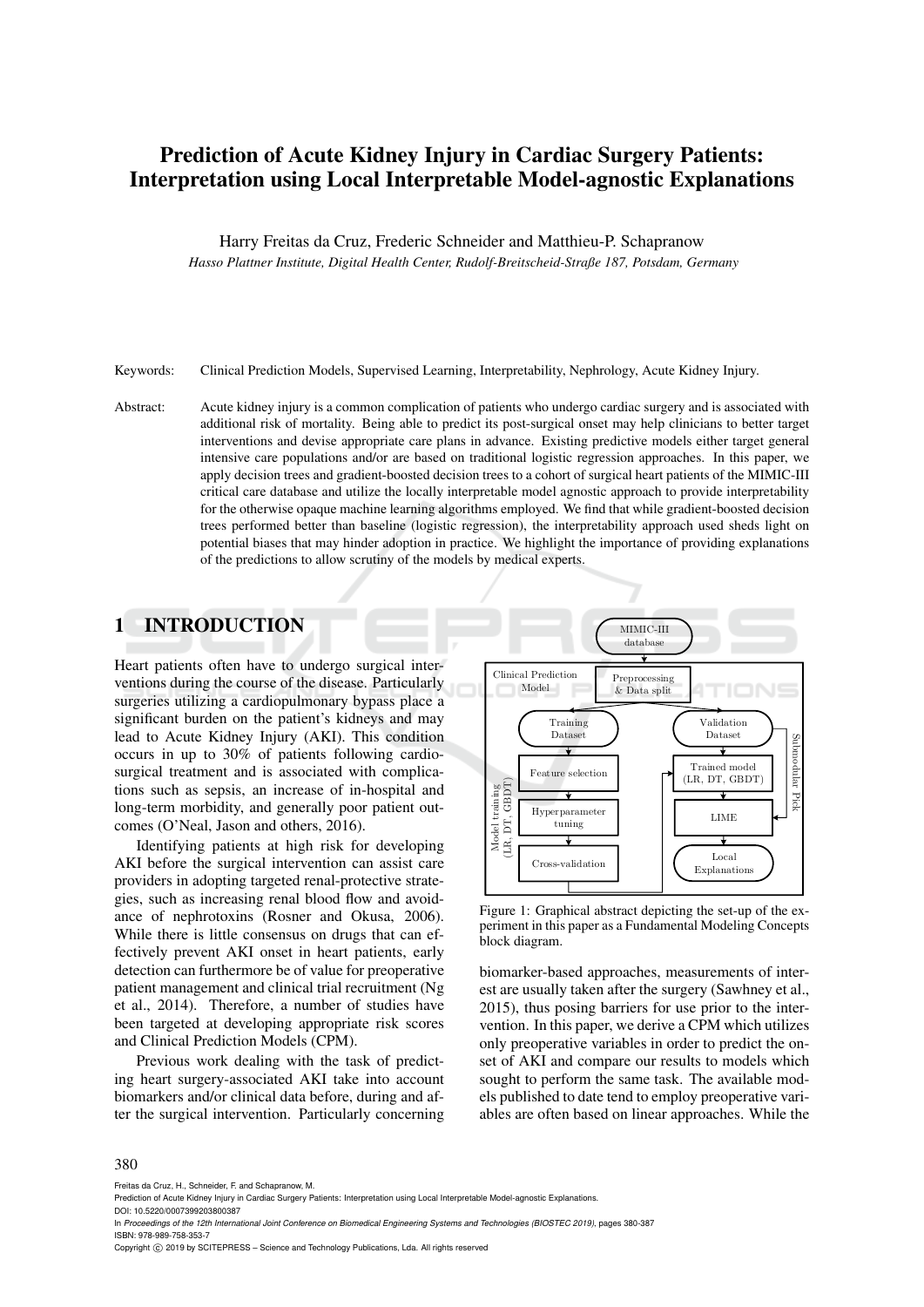results thus achieved are satisfactory, we hypothesize that is possible to improve them even further using machine learning approaches.

Indeed, many complex machine learning and prediction modeling techniques, such as neural networks and ensemble methods, have been shown to outperform linear modeling approaches in terms of accuracy and precision, but they typically lack interpretability. This trade-off is a critical hindering factor for the adoption of such models in high-stakes domains (Valdes et al., 2016; Letham et al., 2015; Katuwal and Chen, 2016). Therefore, we employ the interpretability method Local Model-agnostic Explanations (LIME) to provide intelligible explanations for the prediction results (Ribeiro et al., 2016).

Our CPM is based on pre-surgery clinical data obtained from the MIMIC-III clinical care database. For this task, we compare the performance of three different prediction algorithms: a more readily intelligible Decision Tree (DT) model, a blackbox-type model Gradient Boosted Decision Tree (GBDT) along with a Logistic Regression (LR) baseline model. The models thus trained are internally validated on a held-out dataset. For interpretation, we select specific classification instances to be explained by LIME. This paper's set-up is illustrated by the Fundamental Modeling Concepts block diagram in Figure 1.

The remainder of this work is structured as follows: Section 2 discusses the context of interpretable classification and prediction models specifically in medicine as well as the state-of-the-art algorithms for clinical prediction models. Section 3 details our approach to data acquisition, preprocessing, modeling, and use of LIME. In Section 4 we present an overview of our model's prediction quality to be able to, in Section 5, relate these results to the interpretability of our two employed models and results.

### 2 RELATED WORK

#### 2.1 Cardiac Surgery-associated AKI

Research regarding AKI and its occurrence after cardiac surgery is typically focused on detecting inserum and urinary biomarkers, e.g. serum creatinine (Latini et al., 2016; Flynn and Dawnay, 2015) and neutrophil gelatinase-associated lipocalin. Concerning prediction models using electronic health data, an early approach has been the Cleveland score (Thakar et al., 2004) derived from a large cohort of open-heart surgery patients, which was followed by the publication of the AKICS score (Palomba et al., 2007) based on a cohort of Brazilian patients. In a multicentric, multinational study, Mehta et al de-

veloped a score using the National Cardiac Surgery Database of the Society of Thoracic Surgeons (STS), achieving satisfactory results. The Simplified Renal Index (SRI) strived to achieve a succinct set of predictors, but ultimately performed worse than the Cleveland score on a validation cohort of the Mayo Clinic (Wijeysundera et al., 2007). Since the publication of those scores, a literature review recommended the Cleveland score, as it is the most frequently validated score (Huen and Parikh, 2012). However, the Cleveland score presented poor discrimination metrics when validated in a Chinese cohort, suggesting limited generalizability for populations not predominantly Caucasian (Jiang et al., 2017).

The models developed until now have been based on logistic regression, with the AKICS score presenting the best performance upon derivation. Even considering possible overfitting effects, the Area Under the Curve (AUC) of most models range from 0.74 to 0.84 (Huen and Parikh, 2012). By using machine learning algorithms as opposed to simple logistic regression, we achieved better discriminative performance for preoperative AKI prediction than extant models (AUC=0.9). An overview of the results achieved in comparison with the literature is provided in Table 2.

### 2.2 Model Interpretability

Even though blackbox models may promise better results, specifically in high-stakes domains such as medical care, the trade-off between model performance and intelligibility results in domain experts and professionals favoring interpretable prediction models with verifiable outcomes over opaque, machine learning models (Caruana et al., 2015). As such, in addition to applying new algorithms on the problem, we employ the LIME explainer to lend intelligibility to the algorithms' predictions.

Model interpretability is a research topic gaining traction, partially due to ethical concerns and laws regulating the use of machine learning techniques on individual-related data (Goodman and Flaxman, 2016). The notion of interpretability, however, is not yet well-defined and publications often present different characteristics and desiderata for interpretable models. In this paper, we adopt the notion of post-hoc interpretability as defined by Lipton, i.e. the availability of indirect information about a model's behavior or specific results (Lipton, 2016). In effect, LIME provides exactly such post-hoc interpretability on a single-prediction basis using local explanations (Ribeiro et al., 2016).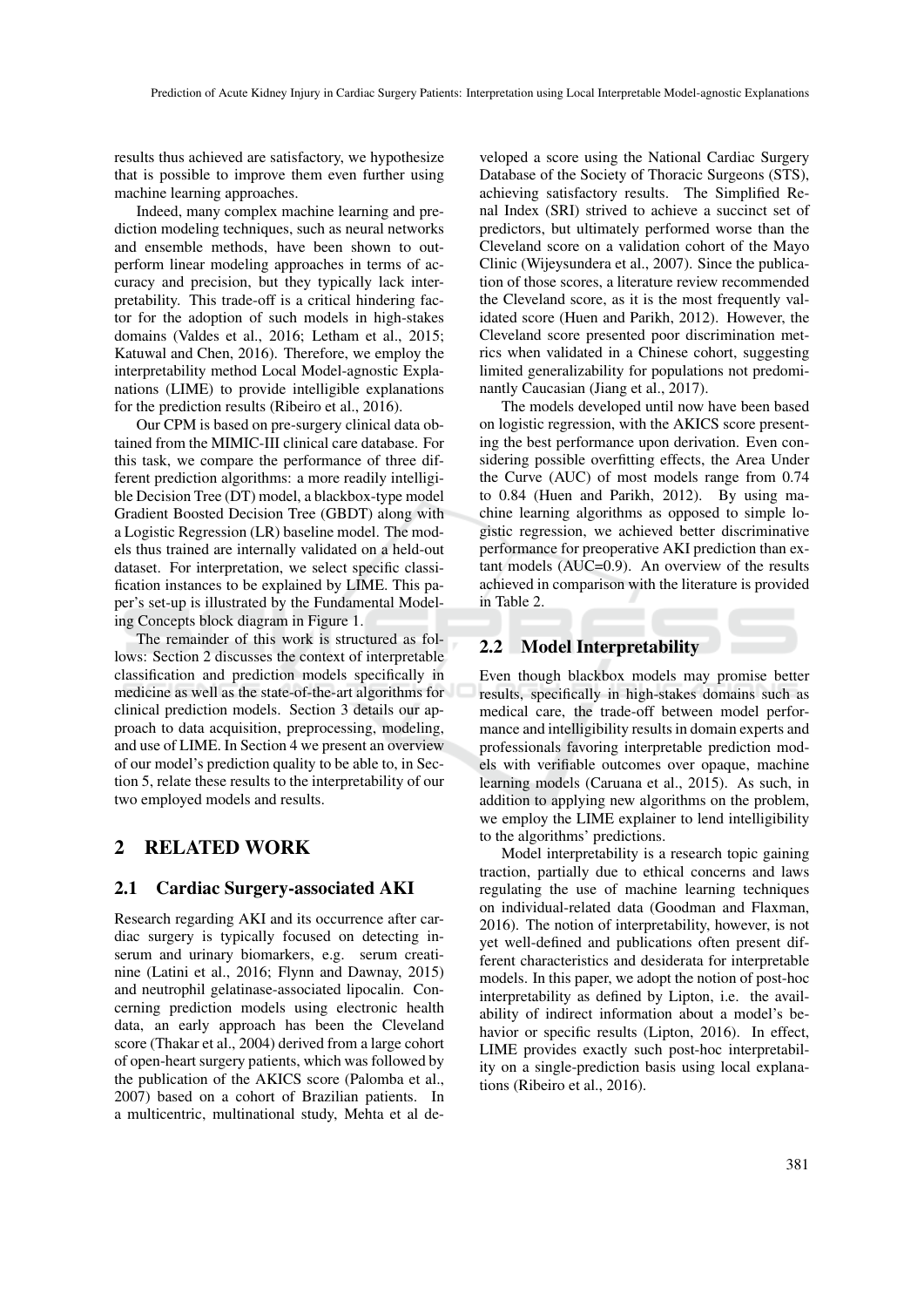### 3 METHODS

In the following, we describe the methodological setup for the development of our CPM, depicted in Figure 1. We provide implementation details, such as relevant software libraries, data used for model training and validation, data preprocessing steps, employed prediction models and the interpretability method LIME.

#### 3.1 Experimental Setup

As depicted in Figure 1, we utilized a cohort of intensive care patients from the MIMIC-III critical care database (Johnson et al., 2016). From this cohort, we extracted an initial feature set based on expert consultation and analysis of literature. Following a number of preprocessing steps and data split to obtain training and validation datasets following the 80:20 ratio, we proceeded to train tree models, DT, GBDT and LR as baseline. For each of these algorithms, we applied a feature selection step using univariate analysis deciding to retain features where  $p < .001$ . Subsequently, we performed hyperparameter optimization with gridsearch using 10-fold cross-validation as score. The models thus trained were then validated on a heldout dataset comprised of 20% of the original dataset. The 10-fold cross-validation discrimination and calibration metrics for each of the algorithms are compared side-by-side. The LIME explainer takes as input the trained classifier and an instance for explanation. LIME enabled us to analyze the results achieved not only in terms of raw performance but also in terms of their medical adequacy.

We implemented all components of the CPM using the Python programming language at version 3.6.1 (Rossum and Drake, 2010). For data handling, loading and storing, as well as preprocessing we have made extensive use of the Python library Pandas at version 0.23.4 (McKinney, 2010). Furthermore, we used the DT, GBDT, and LR classifier implementations of the Python machine learning library scikitlearn at version 0.19.1 for model development and evaluation.

#### 3.2 Patient Cohort

The MIMIC-III critical care database contains close to 59,000 hospital admissions that were recorded over an eleven year period at the Beth Israel Deaconess Medical Center in Boston, MA, USA (Johnson et al., 2016). From this data we selected a cohort of 6,782 admissions of adult patients who underwent cardiac surgery during their hospital stay for use as labeled



Figure 2: Cohort diagram of relevant cases from the MIMIC-III clinical care database. The data corresponding to the depicted 6,782 patient admissions is used for model training and validation of the proposed prediction method.

training and validation data, as depicted in Figure 2. Surgery cases comprise coronary artery bypass graft and aortic valve repair and/or replacement.

As concerns target variable for the prediction task, we defined AKI according to the Acute Kidney Injury Network (AKIN) classification occurring after the surgery. The AKIN classification is used for diagnosing AKI and ranks patients' stages of AKI from 0 to 3, 0 being no injury and 3 being the most severe, often indicating complete renal failure. The classification is based on patients' measured serum creatinine and urine output, and does consider if patients receive renal replacement therapy (Lopes and Jorge, 2013). In our cohort, the incidence of AKI was approximately 10%, agreeing with general clinical observations (O'Neal, Jason and others, 2016).

As per Figure 2, the classes of patients who did and did not develop AKI following their surgery are not equally distributed. The data exhibit considerable class skew, as the patient cohort comprises ca. 10 times as many negative class cases. Given this class skew, the robustness of training models towards skewed training data must be considered.

#### 3.3 Initial Feature Set

The initial feature set from the MIMIC-III database was derived from consultations with medical experts and analysis of extant literature as laid out in Section 2. The input features include demographical patient data such as patients' age and gender, binary variables indicating the presence of certain comorbidities, such as diabetes, and laboratory values. In addition to the specific comorbidities, we also computed and included the Elixhauser comorbidity score as a further feature. This score is a scalar value that is used to assess a patient's prognosis during their hos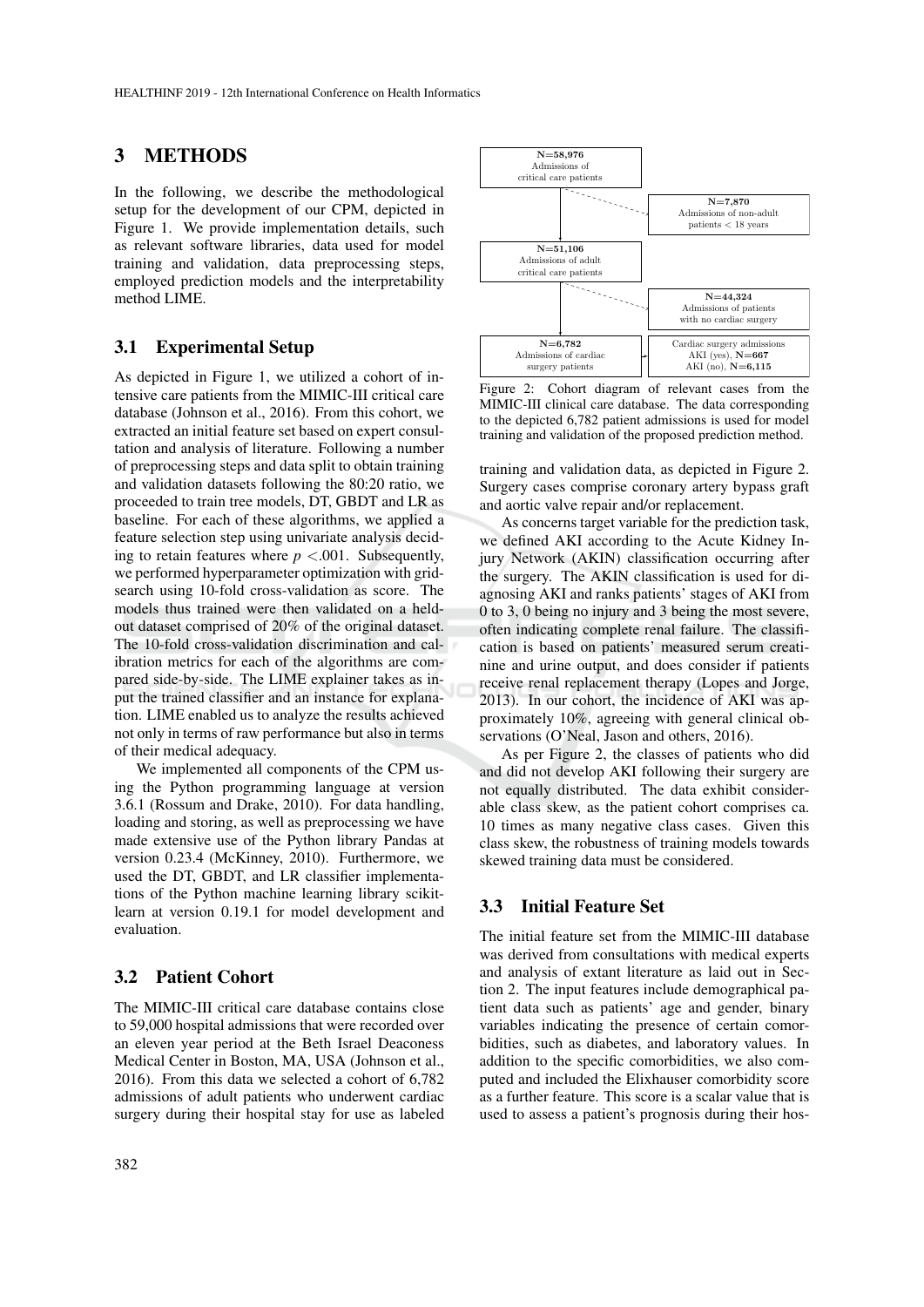pital stay based on the presence or absence of 30 comorbidities. A large value indicates a higher risk to the patient and therefore, increased urgency for treatment (Elixhauser et al., 1998). The laboratory values comprised a set of 23 tests, including i.a. serum creatinine, glucose, blood urea nitrogen. For each, we extracted three values for the last three days leading up to the time of the patient's surgery. In total, we extracted 103 features for modeling, which were then submitted to preprocessing and feature selection.

#### 3.4 Preprocessing and Imputation

Data preprocessing is comprised of feature scaling and missing values imputation. The former entails removing the mean of the individual feature dimensions, i.e. centering the data's columns, and scaling to unit variance. The latter is necessary to handle missing values, which often occur in a clinical context (Bai et al., 2015) and to account for the fact that the machine learning models employed for this work do not support missing values. To handle missing values, we applied the k-Nearest Neighbors (kNN) imputation method with *k*=3, which operates under the assumption that missing values can be approximated by samples that are most similar to it. The utilized the version in the fancyimpute Python library (Rubinsteyn and Feldman, 2018).

For the examined cohort, the amount of missing values depends significantly on the considered feature dimension. For demographical data dimensions such as gender and age, as well as comorbidity data the amount of missing data is understandably low varying from 0% to 1% as the collection of patients' personal information is standard procedure and a non-apparent comorbidity does not result in missing values. Some laboratory results, however, do exhibit a significantly large amount of missing values ranging from 50% for i.a. blood creatinine 1 day before surgery to up to 98% for i.a. blood hematocrit results 3 days before the date of surgery. It must be noted that the amount of missing values for laboratory results decreases as we consider times closer to the time of surgery. That is, the laboratory results for one day before surgery typically present the least missing values compared to values for the same type of test on earlier days.

### 3.5 Feature Selection

In this processing step, we performed tests using different percentiles of top features, using the full set of features (103), top 50% and top 25%, reporting the results for all the algorithms tested. We chose feature selection based on the mutual information approach,

since it can capture non-linear dependencies among among variables, unlike an F-test, which can capture only linear correlations. The list of the top 50% features used in the final model after automatic selection is provided as supplementary material on-line  $<sup>1</sup>$ .</sup>

#### 3.6 Classification Models

We compared different classification techniques that were trained and evaluated on the same data using the same preprocessing pipeline. In the following, we outline the respective hyperparameters' configuration and optimization strategy.

Logistic Regression. Usual parameters to adjust for LR include regularization strength and the type of penalty, L1 or L2. Regularization can improve model performance for unseen data by penalizing large coefficients in an effort to reduce overfitting or learning training data 'peculiarities'. Higher values for  $\lambda$  can lead to more sparse models. The library utilized exposes the parameter *C* defined as the inverse of regularization strength. The regularization parameters were set to 10−<sup>6</sup> and the number of iterations before convergence were set to 300.

Decision Tree. We applied the Gini impurity measure to calculate optimal splits. Furthermore, we used class weights of 1:10 (AKI=no; AKI=yes) in order to compensate for the class skew that is evident in our training data. Finally, we determined an optimal maximum tree depth of 6, minimum of 6 samples for each leaf node, and a minimum of 5 samples for each split by using a parameter grid-search over a parameter grid of 3 to 10 for tree depth, 3 to 10 for minimum samples per split, and 1 to 16 for minimum samples per leaf, and 5-fold cross validation.

Gradient-boosted Decision Trees. This ensemble classification approach entails using a large set of decision trees or decision tree stumps as weak learners which are trained iteratively (Gron, 2017). In our work, the ensemble size was determined using an early stopping approach after 10 consecutive performance decreases at 136 indicating that a set of 126 learners provides the best prediction results. Furthermore, we applied a maximum tree depth for the stumps of 3 and learning rate of 0.1, which influences the contribution of each component tree stump.

<sup>1</sup>Supplementary material. Top 50% selected model features. Available at: https://goo.gl/xnUux2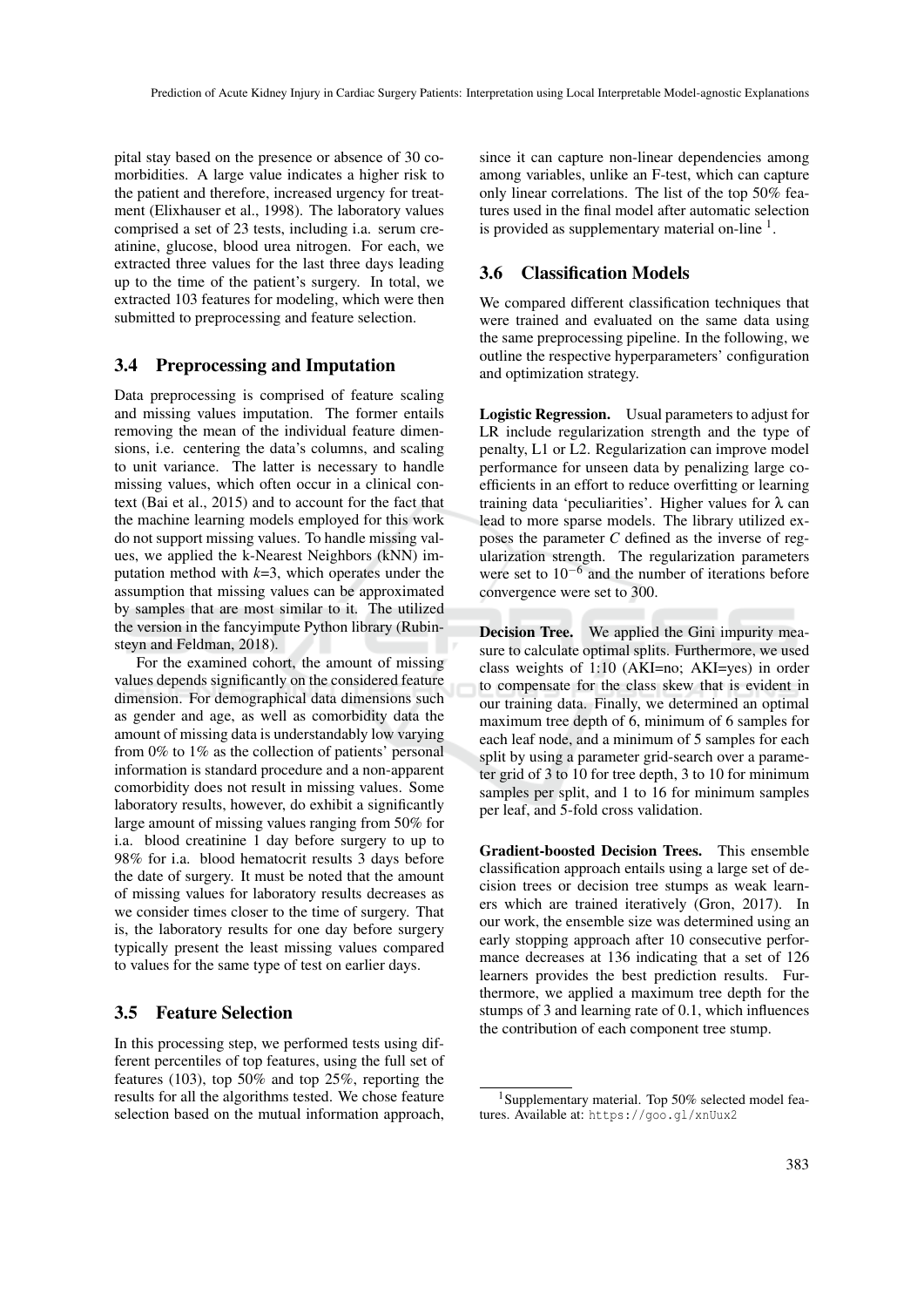### 3.7 Local Interpretable Model-agnostic Explanations

For practical use in high-stakes domains, not only prediction accuracy is relevant but also the level of trust a model provides. Ensemble models such as GBDT are typically considered black box models as they lack interpretability due to the fact that the models' behavior is determined by a large set of individual classifiers in a voting process (Valdes et al., 2016; Moon et al., 2007).

We use the interpretability method LIME to shed light on the prediction results of the GBDT model. LIME which uses more intelligible models, such as linear regression, to approximate the behavior of a given model in the vicinity of the instance/prediction being explained. The algorithm generates a number of perturbed instances close to the instance of interest, weighing this perturbed input according to a distance measure. After applying the original model on these perturbed instances, a linear function is applied to approximate the thus resulting outputs (Ribeiro et al., 2016). The coefficients of this linear function represent the degree of influence of a given feature for the original prediction we intended to explain. The higher the number of samples, the higher the fidelity of the approximate model, but the higher the algorithm runtime. In this work, we used a sample size of 100.

LIME differs from alternative interpretability methods, such as mimic learning, in that not the entire prediction model's behavior is explained, but rather one single prediction instance (Che et al., 2016). Therefore, the explanations provided are faithful locally but not globally. To make up for this behavior, LIME offers a procedure called submodular pick, which selects a number representative instances that can provide some insight into the model's global behavior (Ribeiro et al., 2016).

### 4 RESULTS

In this section, we present the performance results achieved using the proposed pipeline along with insights from applying LIME on the best classifier (GBDT). Besides traditional performance metrics for classification tasks, such as precision, recall, and the analysis of Area Under the Receiver Operating Curve (AUROC), we provide the diagnostic odds ratio (DOR), a performance measure for diagnostic tests which is prominently used in the medical domain (Bewick et al., 2004; Glas et al., 2003).

#### 4.1 Discrimination

Table 1 reports the selected metrics across all feature selection configurations and models tested, considering respectively all features, top 50% and top 25% percentiles. DT performed worse than LR and GBDT for most metrics, regardless of feature selection, except for recall, where it presented a substantial advantage against the other two approaches, e.g. recall of 0.66 as opposed to GBDT's 0.48 for the top 50% features.

The different configurations chosen for feature selection demonstrated that the models achieve a similar performance even when only half of the available features are used. Particularly when it comes to the GBDT, the DOR was substantially improved by removing 50% of the features, from 90.74 to 149.92. As more features are removed, though, performance begins to deteriorate perceptibly while not by a large margin, e.g. a drop of approximately 3% in AUROC when only 25% of the features are used in the GBDT.

Overall, the GBDT classification method provides better prediction performance when compared to the results yielded by conventional decision trees or logistic regression, most notably when it comes to precision (40% increase over LR) and AUROC (6% increase over LR), albeit it performs poorly when it comes to recall. Furthermore, GDBT presents substantially better results as it refers to DOR with a 7 fold increase when compared to LR with 50% of features. GY PUBLICATIONS

### 4.2 Local Interpretability

The LIME method expects a given prediction sample – or in our case a patient – as along with the trained model an inputs. Therefore, an expert can inquiry the model as to 'why' a given decision was made by the algorithm. However, to obtain an understanding of the model as whole, one would have to explain many instances. Since, this task might too consuming, LIME provide a strategy called submodular pick that provides the instances that are the most representative of the overall model's behavior (Che et al., 2016; Elith et al., 2008).

For GBDT predictions, LIME provides insight into which feature dimensions are most relevant to the results. The exact relevance of dimensions varies depending on the specific data input and outputs, but a small set of dimensions are found to be relevant for the model's decisions quite often across the different instances; the Elixhauser score, cardiac arrhythmia, hemoglobin, hematocrit, serum creatinine, and blood urea nitrogen (BUN) laboratory values before surgery.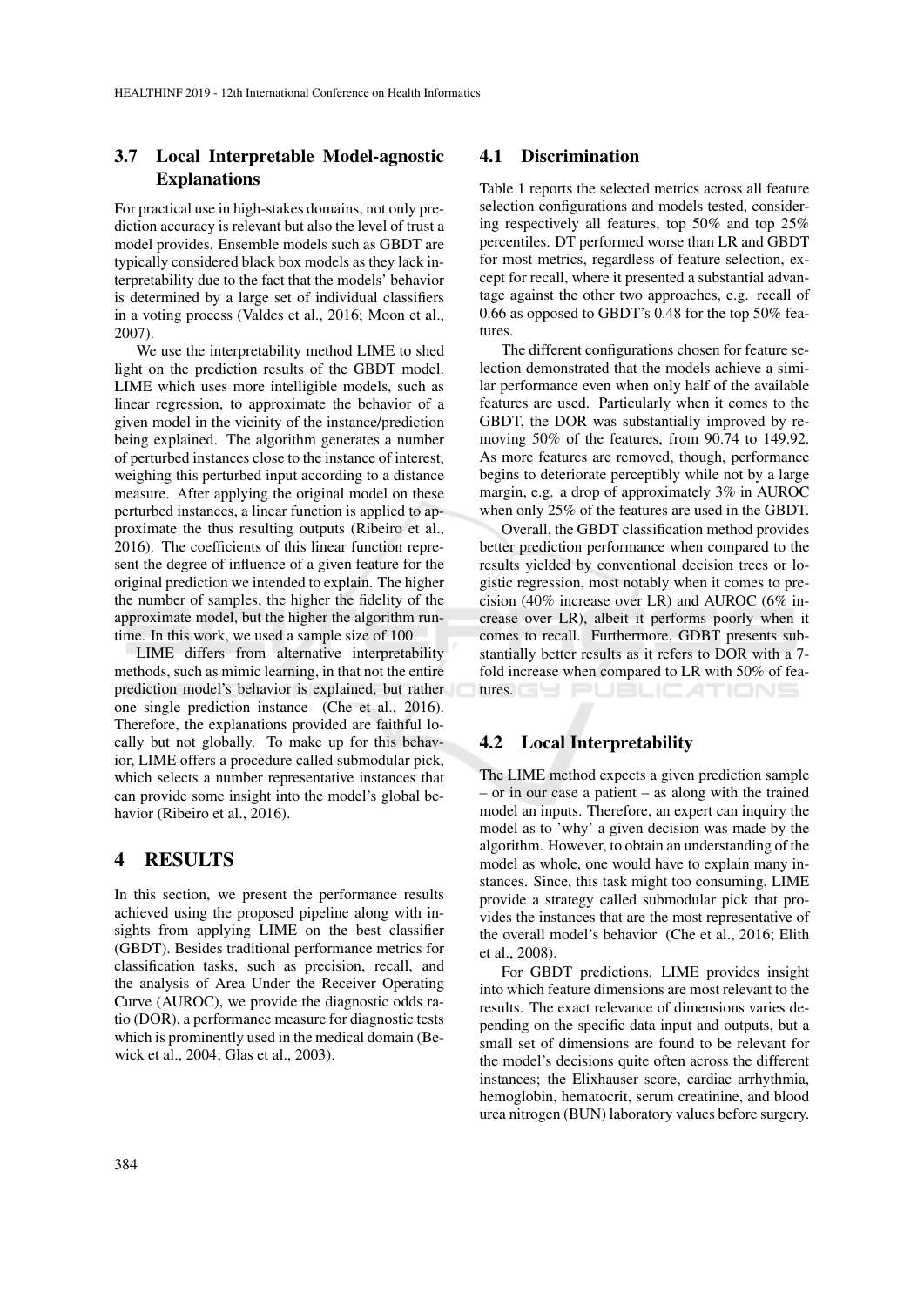Table 1: Precision, recall, diagnostic odds ratio (DOR), and area under receiver operating curve (AUROC) for AKI=1 achieved with the proposed approach employing logistic regression (LR), decision tree classification (DT) and gradient-boosted decision trees (GBDT) respectively for different feature selection configurations (all features, top 50 and 25%). The results were obtained by applying the trained models on a hold-out validation dataset made up of 20% of the original dataset.

| Metrics     | Precision |            |            | Recall |            |            | DOR   |            |         | <b>AUCROC</b> |         |            |
|-------------|-----------|------------|------------|--------|------------|------------|-------|------------|---------|---------------|---------|------------|
|             | All       | Top $50\%$ | Top $25\%$ | All    | Top $50\%$ | Top $25\%$ | All   | Top $50\%$ | Top 25% | All           | Top 50% | Top $25\%$ |
| LR          | 0.63      | 0.63       | 0.59       | 0.28   | 0.25       | 0.25       | 19.55 | 19.14      | 16.67   | 0.84          | 0.84    | 0.82       |
| DT          | 0.33      | 0.35       | 0.29       | 0.67   | 0.66       | 0.70       | 10.86 | 11.22      | 10.16   | 0.80          | 0.80    | 0.78       |
| <b>GBDT</b> | 0.86      | 0.90       | 0.62       | 0.43   | 0.48       | 0.32       | 90.74 | 149.92     | 115.50  | 0.89          | 0.90    | 0.87       |

The results provided by LIME represent the discretized coefficients of the regression applied locally to provide the explanations. We choose to report the top five features that explain the onset of AKI using submodular pick of 6 explanations, as displayed in Figure 3.

### 5 DISCUSSION

#### 5.1 Discriminative Performance

GBDTs have been found to perform exceptionally well for classification and prediction tasks in multiple domains and the results from our work regarding prediction performance illustrate the expected advantage of the blackbox GBDT model over the simple decision tree or logistic regression prediction models (Che et al., 2016; Elith et al., 2008). In the medical domain, the superior precision and class label discrimination of the GBDT model effectively means more accurately predicting AKI cases after surgery, which might empower doctors to adopt targeted kidney-protective measures.

As exemplified by Table 2, our approach outperforms the Cleveland score by a considerable margin. However, the Cleveland score's authors utilize a substantially larger and more diverse cohort. The same observation applies to the STS score. One could therefore reasonably argue that those two scores potentially present higher generalizability. As such, our model must be subject to a validation study in order to assess its application in different clinical scenarios.

Even though our model performed well across most metrics, it showed significant drawbacks with regards to recall. While this issue can possibly be mitigated by proper model calibration, i.e., by adjusting classification thresholds, it might have critical implications for clinical practice. Since a lower recall means that patients who will develop AKI might incorrectly be deemed as not under risk, calibration a must be conducted, at the expense of possibly harming patients. This fact speaks for the necessity of a holistic evaluation of discrimination metrics.

Our model included laboratory values prior to the surgery. Arguably, these are not always available for surgery patients, particularly when it comes to emergency surgeries. This fact has led to a high degree of missing values in our cohort. Even though imputation has been performed, it is not possible to guarantee that the model has not been biased in some way or another. Missing values are widely-discussed topic in clinical predictive modeling and we intend to compare different approaches for imputation side by side.

#### 5.2 Model Interpretation

Since the GBDT performed best in the given task, we submitted the model to the LIME explainer. In fact, model interpretability is especially important for medical practitioners and patients to promote acceptance for clinical use and build trust in predictive decision support (Katuwal and Chen, 2016).

Upon examination of the instances chosen by the submodular pick by LIME, we can observe that a high Elixhauser score, i.e., over 7, is often implicated with increasing risk of post-surgical AKI. Note that positive coefficients are positively correlated with the outcome and vice-versa. This observation agrees with the medical significance of this co-mordibities score: higher values are in general associated with poorer patient outcomes in general (Austin et al., 2015).

With regards to blood (or serum) creatinine, it is an important marker of kidney function, being present in the definition of AKI itself, with higher values indicating deterioration of kidney function (Lopes and Jorge, 2013). Values between 0.6 and 1.2mg/dL for creatinine are usually considered normal, and LIME correctly shows a protective effect of values below 1.4mg/dL. However, the explanations do not include higher serum creatinine values as a risk factor, possibly casting doubt on the generalizability of the model.

Furthermore, presence of liver disease is generally implicated in poorer outcomes for kidney patients (Targher et al., 2008). One would expect the model explanations to fully reflect medical knowledge. However, the opposite can be verified as per LIME's explanations: absence of liver disease often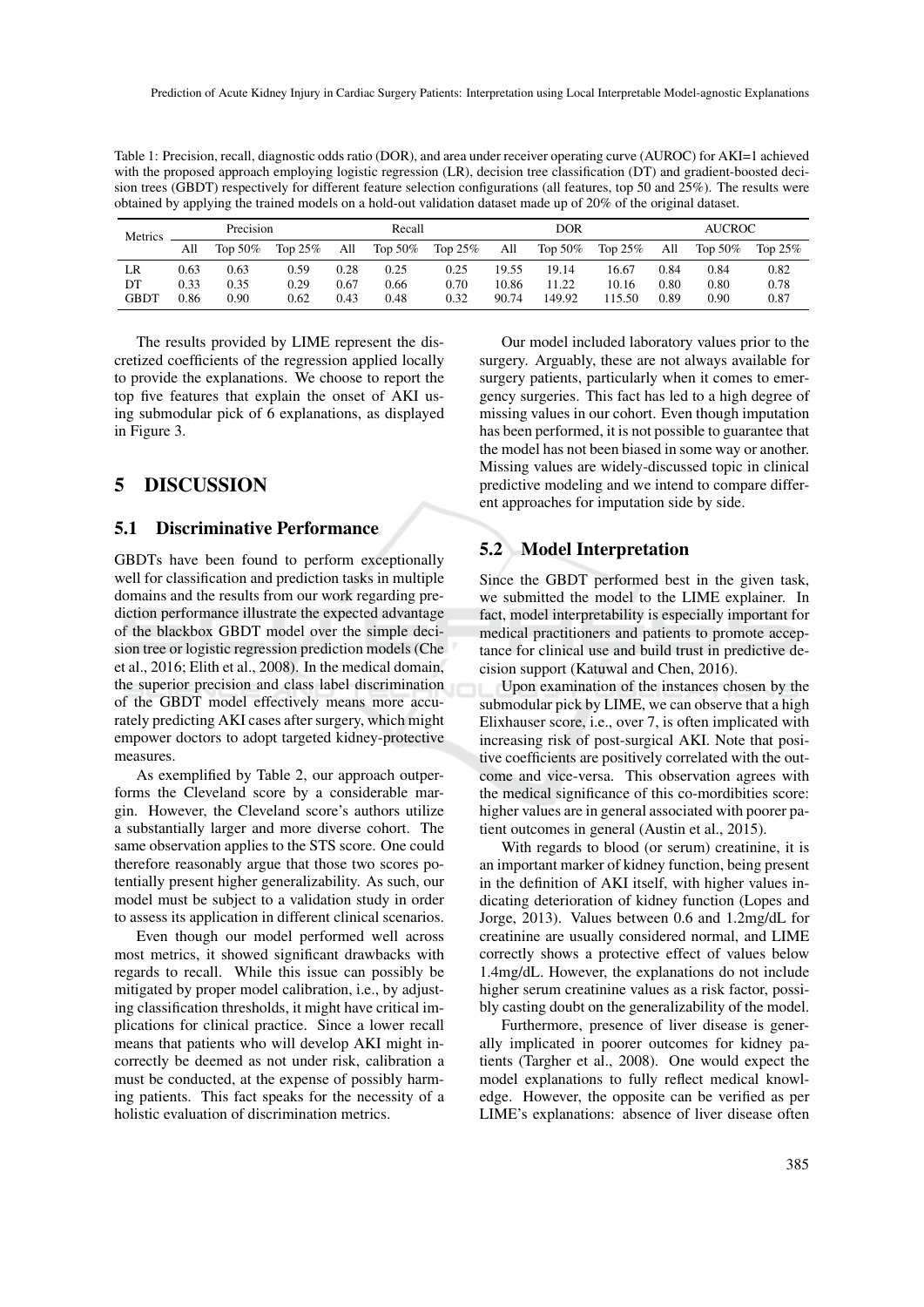

Figure 3: Local explanations provided by LIME. Using submodular pick, LIME chooses the most significant examples for explanation, i.e, the individual subplots. Each shows the top 5 features chosen by LIME as the most meaningful for the local predictions. Note that positive coefficients are correlated with increased likelihood of Acute Kidney Injury. Abbreviations: BLD CREA DTS N=Blood Creatinine N days to surgery; BUN DTS N=Blood Urea Nitrogen N days to surgery.

Table 2: Overview of CPMs for cardiac surgery-associated AKI. Abbreviations: CPM=Clinical Prediction Model; N=number of patients; AUC=Area Under the Curve.

| <b>CPM</b>         | N      | <b>AUC</b> |  |
|--------------------|--------|------------|--|
| Cleveland          | 33,217 | 0.81       |  |
| STS score          | 86,009 | 0.83       |  |
| <b>AKICS</b> score | 603    | 0.84       |  |
| <b>SRI</b> score   | 2,566  | 0.78       |  |
| Ng score           | 28,422 | 0.77       |  |
| Jiang score        | 7,233  | 0.74       |  |
| Our approach       | 6,782  | 0.90       |  |

appears as a protective factor, with only one explanation displaying the expected behavior. The use the LIME approach makes it possible to critically analyze model predictions at the single instance level, i.e., patient level, revealing potential bias in the models that might compromise applicability in practice. Correlations that statistically relevant but medically indefensible are not only inconsistent, but potentially dangerous for patients. The application of interpretability approaches can therefore help shed light on the obscure side of black-box models. Finally, it is worth noting that alternative interpretability methods, such as mimic learning, have also been applied in previous research and a thorough comparison of available interpretability approaches highlighting weaknesses and strengths constitutes valuable future work in this field.

### 6 CONCLUSION

We have devised a clinical prediction model that employs machine learning methodologies on clinical patient data in order to assess the risk of AKI in heart patients before the time of surgery using the MIMIC-III database. This can allow physicians to make better decisions about surgical therapy and plan accordingly for complications in high risk patients, e.g. by readying renal replacement resources in advance and avoiding nephrotoxic agents. By comparing the usage of traditional decision tree models with GBDT prediction models we showed the advantage in prediction quality of a more complex and non-interpretable black box model over an easily understandable white box modeling technique such as logistic regression or decision trees.

Our GBDT model outperformed established clinical scores for post-surgical AKI onset by a significant margin (AUROC of 0.9 vs. 0.83). While external validation with a bigger and more diverse cohort remains to be performed for the model to be considered generally applicable, results suggest GDBT as an appropriate algorithm for this specific prediction task. Future work shall also consider other algorithms such as deep learning and random forests, as well as different strategies for imputation and feature selection.

Despite the promising results, in the light of the importance of model intelligibility in high-risk domains such as medicine, we also utilized the interpretability method LIME on the GBDT model. Using this explainer, we regained a significant amount of meta-information about which features are most relevant for the prediction model's output. It ultimately revealed possible incongruencies between model explanations and medical evidence that must be addressed for such a model to be used in practice.

### ACKNOWLEDGMENTS

The authors would like to thank Dr. Alexander Meyer and his team at the German Heart Center Berlin for valuable guidance on the medical challenges involved. Parts of the given work were generously supported by a grant of the German Federal Ministry of